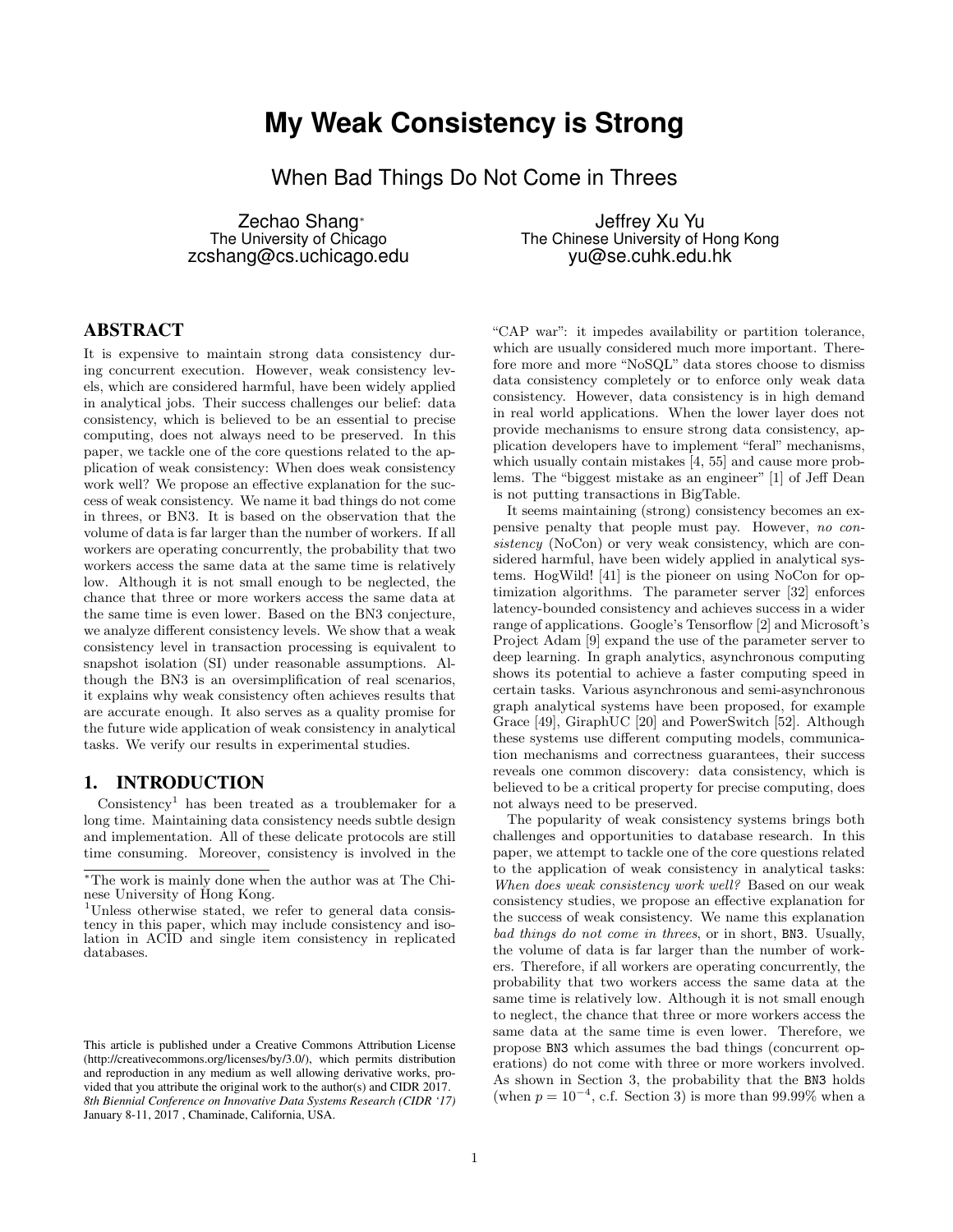system has hundreds of workers, and more than 99.5% even when there are one thousand workers. Based on the BN3 conjecture, we analyze different consistency levels on top of analytical tasks. Under reasonable assumptions, we show that the weakest consistency level in transaction processing, such as NoCon, is equivalent to snapshot isolation (SI) if the BN3 is always true. SI is believed to be one of the strongest consistency levels.<sup>2</sup> Although the BN3 is an oversimplification of the real world scenarios, it explains why weak consistency often achieves results that are accurate enough. It also serves as a quality promise for the future wide application of weak consistency in analytical tasks.

The organization of the paper is as follows: In Section 2, we briefly introduce the computing model. In Section 3, we propose the BN3. We also analyze the chance it holds on large scale data in theoretical analysis and via empirical studies. In Section 4, we state our main points of discussion. We show our experimental results in Section 5. We discuss related work in Section 6. We propose future work in Section 7 and conclude the paper in Section 8.

## 2. BACKGROUND

We briefly introduce the background of this paper, including the computing model and system architecture in this section.

This paper focuses on main memory analytics. We assume the data is entirely held in memory and exclusively owned by the user. The user's main target is to perform analytical analysis. In other words, we assume the data is static and that the system aims to reduce computing time.

We assume the following, although our work does not rely on these assumptions. The system provides random access to the end user which is built on a shared memory architecture. In other words, the user utilizes two functions,  $READ(x)$  and  $WRITE(x, v)$ , to read and write data storage. The storage is shared by all concurrent workers (CPUs). The parameter server and shared memory multi-core server are representative environments that satisfy the assumptions. Recent systems based on RDMA usually provide random access too. The random access shared memory assumption simplifies our analysis and connects it closer to traditional database theory. Our analysis also applies to the message passing architecture.

Our study focuses on general purpose analytical tasks. However, we borrow the notations from graph analytics. We assume there is a graph  $G = (V, E)$ . V is the set of vertices. Each vertex could be a vertex in graph analytics, a variable in optimization and a user/item in machine learning. There are edges set  $E \subseteq V \times V$ . The end user implements a user-defined function (UDF)  $f(\cdot)$ . The UDF contains the main computing task. A UDF reads and writes data via the READ and WRITE APIs provided by the system. For example, one possible Page Rank implementation  $f(v)$  is to read the Page Rank of all v's incoming neighbours, perform the computation according to a formula and write the new Page Rank to v. Another example is in matrix factorization problem, a vertex represents a column or a row and an edge represents a item in the matrix. The UDF on  $v$  reads the vectors in  $v'$ 

neighborhood vertices, computes the new vector for  $v$  and writes it back.

The system imposes no other restrictions on the end user. The user is able to treat the system as a key-value storage and write any program freely. However, for best practice the UDF often satisfies the following observations.

Observation 1. (Vertex-centric) Each UDF  $f(v)$  is on top of a vertex  $v$ . The user treats UDF as an independent and indivisible unit. The effect of one UDF shall appear as a whole. There are no particular orders to execute between udfs on different vertices.

The vertex-centric computing encode update operations in UDFs. Each UDF corresponds to one unit of a desired operation, for example a vertex status update in graph analytics. The computing is performed in a decentralized manner for better performance, thus each UDF acts alone and their relative order does not matter.

Observation 2. (Neighbour access pattern) Each UDF  $f(v)$ accesses the vertex  $v$  and its neighbours only.

It is common that each datum only communicates with a specific subset of data. For example a vertex  $v$ 's Page Rank value is determined by its neighbours' Page Rank values.

Observation  $\beta$ . (Read-compute-write) Each UDF has three phases in order as follows: read, compute and write. No data are read more than once and no data are written more than once.

It is easy to see common analytics following this observation. When a UDF does not follow it, we can always rewrite the UDF without compromising the correctness with a user cache.

In recent years, shared-memory architectures have been widely applied in different domains. Not only can these systems perform graph analytics but they are also capable of supporting data mining, optimization, deep learning and general purpose computing. Machine learning, especially deep learning system [59, 11] usually provides randomaccess shared-memory interface without no consistency controller or with only weak consistency guarantee. Representative systems include Cyclades [39], Parameter Server [32], TensorFlow [2], Project Adam [9], Petuum [54] and the GPU-based GeePS [10]. There are also general purpose systems which support asynchronized communication with random-access interface, for example Malt [31], Aspire [48], Husky [56], Spark-ASIP [18], and HSync [46].

## 3. BAD THINGS DO NOT COME IN THREES

We introduce the BN3 formally in this section, and analyze how likely a large scale data satisfies this conjecture. We also consider how far the data deviates from it when this conjecture is not satisfied.

We first consider the temporal and spatial relationship between two UDFs. For UDF  $u$  and  $v$ , if all of  $u$ 's operations are performed before of all  $v$ 's operations, we denote this by  $u \prec v$ . If neither  $u \prec v$  nor  $v \prec u$  is true, we denote this by  $u \parallel v$ ; otherwise, we say  $u \nparallel v$ . Moreover, if a vertex a exists where (i) both  $u$  and  $v$  access  $a$  and (ii) at least one of two operations are write, we say  $u \cap v$ ; otherwise, we say  $u \not\uparrow v$ . We denote  $u \sqcap v$  when the condition (1) is satisfied (both of

 $2\text{As illustrated by } [5]$ , most of the commercial available databases offer default consistency levels equivalent to or lower than SI.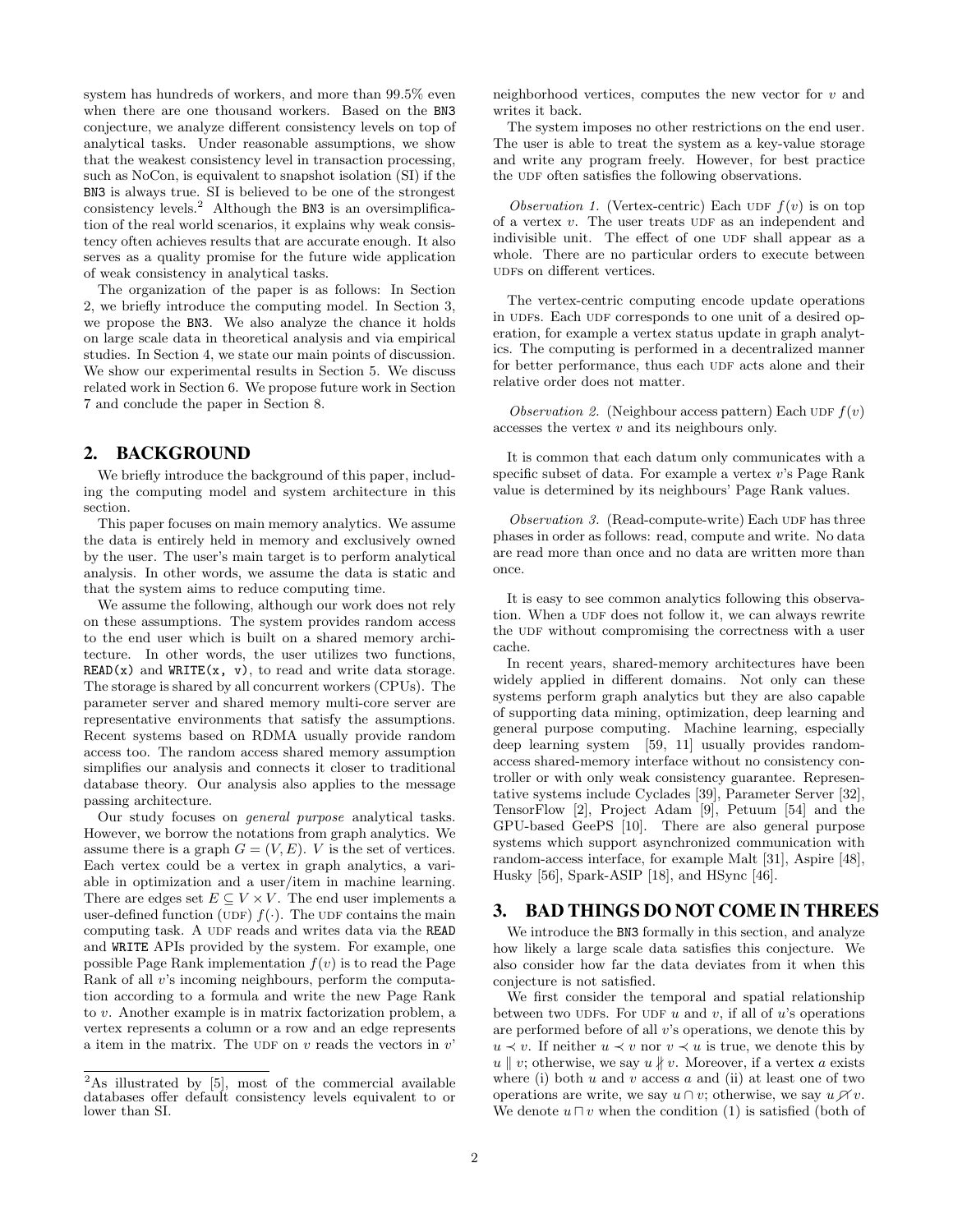| Notation                        | Explanation                                      |
|---------------------------------|--------------------------------------------------|
| $u \prec v$                     | $u$ precedes $v$                                 |
| $u \parallel v$                 | parallel (neither $u \prec v$ nor $v \prec u$ )  |
| $u\nparallel v$                 | not parallel $(u \prec v \text{ or } v \prec u)$ |
| $u \cap v$                      | (operation) intersect                            |
| $u \not\mathrel{\mathcal{A}} v$ | not $u \cap v$                                   |
| $u \sqcap v$                    | (data) intersect                                 |
| $u \not\sqcap v$                | not $u \sqcap v$                                 |
| $u\otimes v$                    | $u \parallel v$ and $u \cap v$ (bad event)       |
| $b_u$                           | $ \{v v\otimes u\} $ (bad degree)                |
| $\sim$                          |                                                  |

p | collision rate (frequency of  $\Box$ )

Table 1: Notation Table

|                  |                            | $\ v\ $<br>$\boldsymbol{u}$ | $\ u\ $<br>$\boldsymbol{v}$ |
|------------------|----------------------------|-----------------------------|-----------------------------|
| $u \not\sqcap v$ | $u \mathop{\mathscr{A}} v$ |                             |                             |
| $u \sqcap v$     |                            |                             |                             |
|                  | $u \cap v$                 |                             |                             |

Table 2: The relationship of  $u$  and  $v$ : (1) a universal  $u \nparallel v$  or  $u \ntriangle v$  eliminates the possibility of cycles; (2) even  $u \otimes v$  (u | v and  $u \cap v$ ) does not always lead to cycles; (3) we use static data-dependent frequency  $u\Box v$ to estimate the severity of out-of-order executions.

them access a common data).  $u \sqcap v$  is a necessary but not sufficient condition of  $u \cap v$ : an extreme example is when u and v are read-only;  $u \sqcap v$  may be true but  $u \cap v$  is always false. And we say  $u \nearrow v$  when  $u \sqcap v$  is false.

If for all pairs of ups u and v we have  $u \nparallel v$  or  $u \not\uparrow v$ , then the execution is correct (i.e., equivalent to conflict serializability) even without any kind of coordination and consistency maintenance. We leave the proof in Appendix. In other words, the occurrence of u || v and  $u \cap v$  is the root cause of UDF interference, which further causes data inconsistency. Neither  $u \parallel v$  nor  $u \cap v$  can be completely eliminated from the computing; therefore, we focus on the cooccurrences of them, and let  $u \otimes v$  represent  $u \parallel v$  and  $u \cap v$ . Informally, we call  $u \otimes v$  a *bad event*. To measure the severity of bad events, for each UDF  $u$  we consider its bad degree  $b_u = |\{v|u \otimes v\}|$ . We omit the subscript u when there is no ambiguity. The ideal situation (embarrassingly parallel) is  $b_u = 0$  for all of u, which guarantees weak consistency is as good as strong consistency.  $b<sub>u</sub>$  serves as an upper bound of data inconsistency:  $u \otimes v$  does not necessarily mean that an integrity constraint is compromised. Depending on its strength, a consistency controller may or may not help to ensure the consistency. Even for weak consistency, there is still a probability that executions are correct by chance.

The bad degree of UDFs depends on two factors: the static dataset and the dynamic runtime. To have an effective estimation of the common situations that the system usually meets, we assume that the UDFs are executed in no particular order. Therefore, we consider the concurrently executed udfs independently. For the data-dependent factor, we denote the *collision rate* p by  $\frac{|\{u\cap v\}|}{|\{u\}|^2}$ . p represents the proportion of UDF pairs that are possible to develop into a ∩ relationship.

**How many bad events:** We measured the property  $p$ of large scale datasets and report the results in Table 3. The top four are graphs representing web graphs. The bot-

| Dataset    |           | $\left E\right $ | distance |                  |
|------------|-----------|------------------|----------|------------------|
|            | $(x10^6)$ | $(\times 10^6)$  |          | $\times 10^{-4}$ |
| uk-2007-05 | 106       | 3,739            | 15.42    | 4.2              |
| uk-2014    | 787       | 47,614           | 20.61    | 3.7              |
| $eu-2015$  | 1,070     | 91,792           | 12.45    | 5.8              |
| claw 2012  | 3,563     | 128,736          | 12.84    | 1.4              |
| wiseset    | 59        | 265              | 5.01     | 4.0              |
| friendster | 66        | 1,806            | 5.78     | 0.7              |

Table 3: Real Datasets

tom two are social networks. The datasets uk-2007-05, uk-2014, eu-2015 are from WebGraph<sup>3</sup> [7, 8]. The dataset *claw*  $2012$  is from Web Data Commons<sup>4</sup> [36]. Dataset wiseset is from WISE 2012 Challenge<sup>5</sup> and *friendster* is from SNAP dataset [28]. This table illustrates the number of vertices, the number of edges, the average distances between all pair vertices and the collision rate  $p$ . In the table, we find  $p$ ranges from  $7 \times 10^{-5}$  to  $6 \times 10^{-4}$ . Larger graphs tend to have smaller collision rates.

With the help of the  $p$ , we are able to calculate the  $b_u$ for the UDF  $u$ . Assume there are  $C$  concurrent workers. For simplicity, we consider the case that all UDFs have the same number of operations, all UDFs proceed at the same pace and all workers start at the same time. Therefore, for a UDF  $u, b_u = 0$  is when all other  $C - 1$  concurrent UDFs v satisfy  $u \nightharpoondown v$ . Therefore, we have

$$
\Pr(b=0) \ge (1-p)^{(C-1)}
$$

Similarly, we have

$$
Pr(b = 1) \ge p \times (C - 1) \times (1 - p)^{(C - 2)}
$$

As illustrated in real datasets measurement (c.f. Table 3), the collision rate  $p$  is usually a small value. The above two formulas show that  $1 - Pr(b = 0)$  is  $\mathcal{O}(p)$ , which is a small value. Moreover,  $1 - Pr(b \le 1)$  is  $\mathcal{O}(p^2)$ , which is even smaller. Base on this discovery, we propose the following conjecture which suggests  $b_u \leq 1$  is true everywhere or with high probability.

CONJECTURE 1. We say bad things do not come in threes, or BN3, if  $b_u \leq 1$  for all UDFs u. Informally, it means a maximum of two UDFs cause potential data inconsistencies. Or in other words, a "serial collision" does not exist.

To reveal the BN3 in real datasets in Table 3, we show the results in Figure 1 and Figure 2. In each figure, we vary the number of cores in the x-axis, and draw the probability of b for different p. Figure 1 illustrates the  $Pr(b \leq 1)$  and Figure 2 renders  $Pr(b = 0)$  and  $Pr(b = 1)$  separately. From the figures, we see  $Pr(b \leq 1)$  is close to 1. It is as large as 99.5% when  $p = 10^{-4}$  and the system has 1,024 cores. On the other hand,  $Pr(b = 0)$  could be as low as 90% in the same configuration.

Remarks: The above analysis assumes the access pattern is uniform, e.g. each UDF has equal chance to be executed. It

<sup>3</sup>http://law.di.unimi.it/datasets.php

<sup>4</sup>http://webdatacommons.org/hyperlinkgraph/

<sup>5</sup>http://www.wise2012.cs.ucy.ac.cy/challenge.html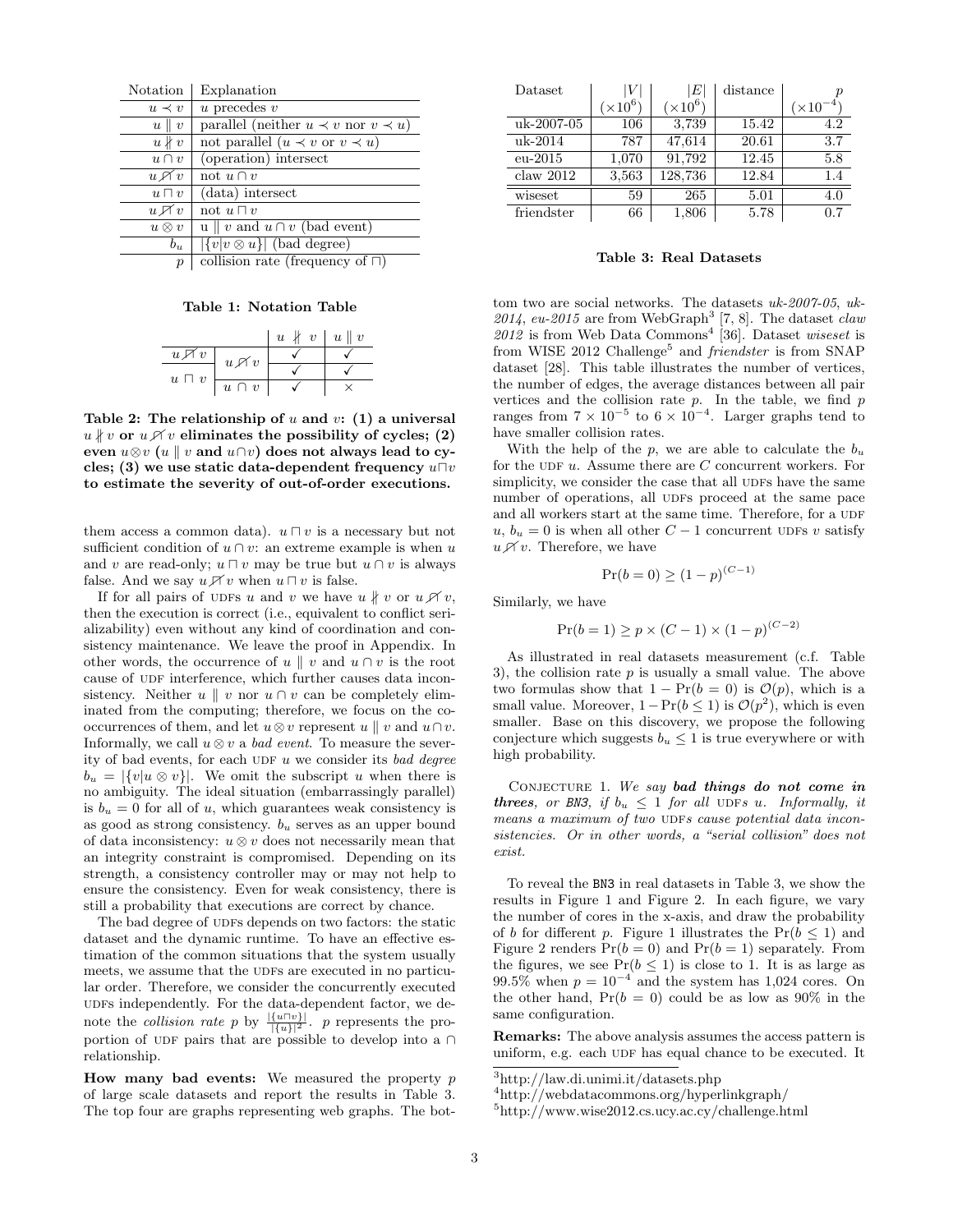

Figure 1: The  $Pr(b \leq 1)$  under different collision rate p varying the number of cores



Figure 2: The  $Pr(b = 0)$  and  $Pr(b = 1)$  under different collision rate  $p$  varying the number of cores

relies on following assumptions. First, there is no centralized mutable components, for example a counter, a sketch or a priority scheduler. Second, the schedule of UDF does not rely on data-dependent properties, for example a lexicographic order of vertex (in a web-page graph), a BFS-based order of vertex, or a priority scheduling of UDFs.

However, a non-uniform access pattern does not necessarily indicate BN3 is useless. A traditional way to monitor the severity of out-of-order execution is by monitoring the number and length of cycles in dependency graphs. Acyclic means conflict serializability and a smaller number of cycles could serve as a good indicator of better result quality. However, monitoring the number of cycles in a real-time manner is time consuming.<sup>6</sup> Instead we can just monitor the  $b_u$  for all vertex  $u$  or a sample of them. A straightforward solution is to record the last-read and last-write timestamp (and the reader/writer respectively) for all the vertices (or a sample of them). Therefore for each UDF  $u$ , we are able to know whether there is a concurrent UDF v such that  $u \cap v$  by inspecting the timestamps. This only involves  $\mathcal{O}(1)$  space and time per each operation, which is far more efficient than monitoring the cycles.

## 4. WEAK CONSISTENCY IS STRONG

In this section, we show that under given assumptions, NoCon actually produces results equivalent to snapshot isolation (SI). Although the BN3 is an oversimplification of the real world, it is true for almost all vertices in a large dataset. Therefore, our results are close to real scenario. This helps to explain why weak consistency performs well on a large range of applications and datasets. Our results also serve as guidance for the future application of weak consistency.

We begin with some background knowledge of transaction processing. To be consistent with the transaction processing literature  $[51]$ , each UDF is treated as a *transaction*, although we aim for the isolation of "ACID" properties. The wellrecognized standard of transaction processing is serializability. An execution history of a set of transactions is (conflict) serializable if the execution of transactions is equivalent to a serial execution. The dependency graph is used [51] to verify whether a history is (conflict) serializable. Each transaction is represented as a vertex in the dependency graph. For two transactions, u and v, there is a directed edge  $u \to v$  if a data item  $a$  exists such that (i) both  $u$  and  $v$  access  $a$ , (ii) at least one of the operation is a write operation and (iii)  $u$  $accesses a earlier than v. An important theorem in verifying$ serializability is as follows.

THEOREM 1  $([51])$ . An execution history is serializable if, and only if, the corresponding dependency graph is acyclic.

Although serializability is important and useful, enforcing serializability is time consuming. One of the strong consistency (but weaker than serializability) is SI. It ensures all reads made in a transaction will see a consistent snapshot of the data. SI has been widely applied in both commercial databases and open source ones. Some commercial databases do not even provide a consistency level that is stronger than SI [5].

To distinguish between serializability and SI, the dependency edge  $u \to v$  is categorized into three types depending on the type of operation of  $u$  and  $v$ .

- Write dependency:  $u \xrightarrow{ww} v$  if v overwrites the u's written data.
- Read dependency:  $u \xrightarrow{wr} v$  if v reads the data written by  $u$ .
- Anti-dependency:  $u \xrightarrow{rw} v$  if v overwrites the data read by u.

The following theorem discovered by Fekete et al. [17] reveals the relationship between anti-dependency edges and SI.

THEOREM 2  $([17])$ . An execution history is under SI if all cycles (if any) contain two adjacent  $\stackrel{rw}{\longrightarrow}$  edges.

Before introducing our results, we introduce two additional assumptions that help us reach useful conclusions without loss of generality.

Assumption 1. (Item commutativity) For a data item  $x$ , if there are two write operations  $w_1(x)$  and  $w_2(x)$ ,  $w_1(w_2(x)) =$  $w_2(w_1(x))$ .

Started by MapReduce [12], large scale processing systems support and utilize commutativity. Graph analytical systems, for example PowerGraph [19], GiraphUC [20] and

 ${}^{6}$ The current best algorithm (Johnson's algorithm [24]) takes  $\mathcal{O}(nec)$  time to list all cycles. *n, e, c* are the number of vertices, edges and cycles respectively.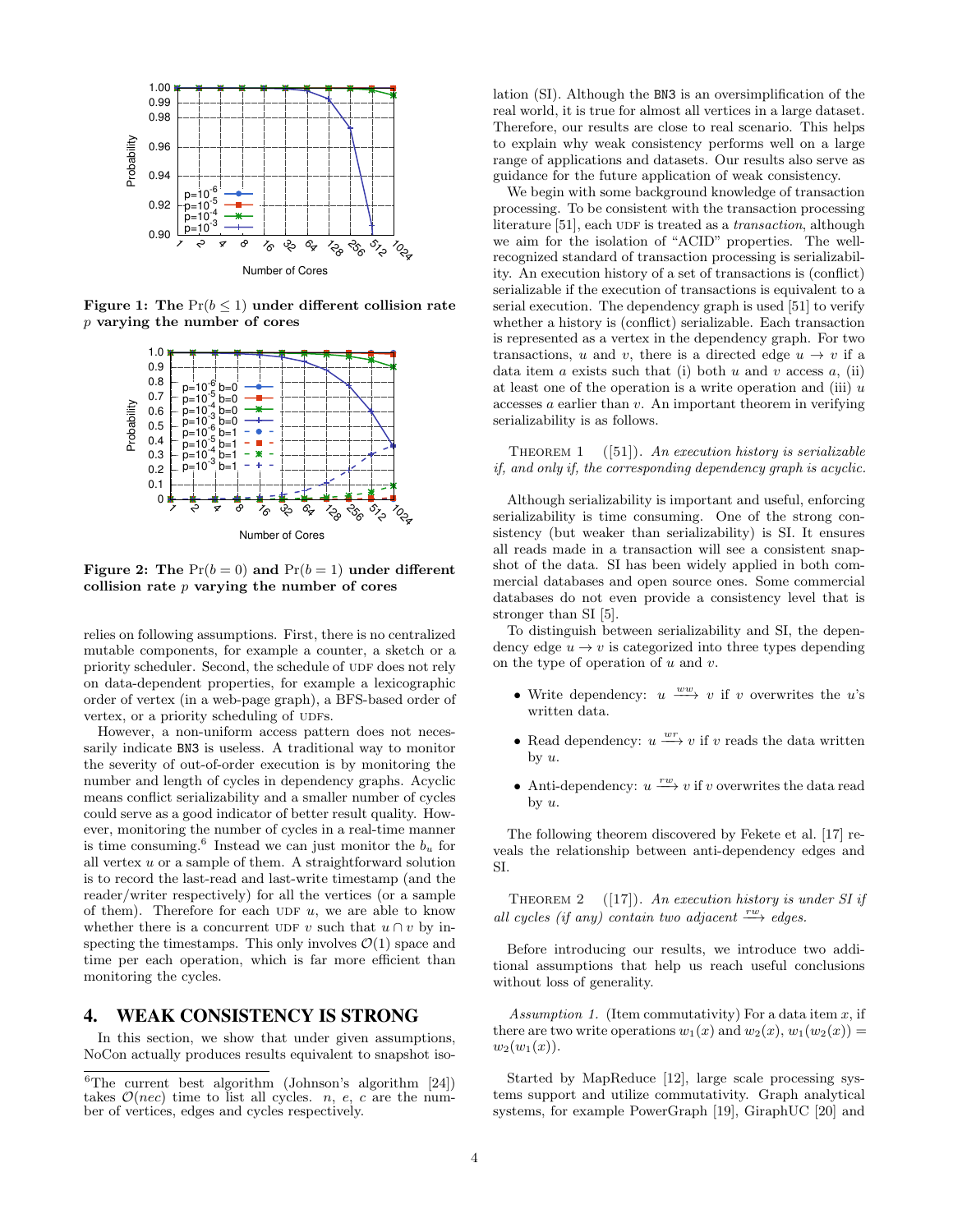MOCGraph [61], support it. Commutativity is also efficiently used in numerical analytics since arithmetic operations satisfy commutativity. For example, deep learning algorithms update variables by a delta value, and the addition operations of delta values are commutative.

Assumption 2. (Pull-mode) Each UDF reads the information from its neighbours and writes the update value to itself.

There are two modes [50] in vertex-centric analytics: push and pull. The main difference between them is whether the UDF proactively pushes updates to its neighbours or passively pulls information. We assume the pull mode is being used in analytics.

Here we introduce our main theorem. NoCon is the lowest level in transaction processing: the reads and writes are freely executed without any read or write locks.

THEOREM 3. Under the above mentioned assumptions and the BN3, the transactions executed in NoCon are SI.

To prove our theorem, we begin with some notations. By the definition of dependency edge, if  $u \not\uparrow v$ , there are no edges between them. If there is an edge between  $u$  and  $v$ , we mark it as a **blue** edge if  $u \prec v$  or  $v \prec u$ ; otherwise (when  $u \parallel v$ , we mark it as a red edge. Let the begin time bt<sub>u</sub> (resp. finish time  $ft_u$ ) of a transaction u denote the earliest (resp. latest) time that u's operations begin (resp. finish). Clearly,  $bt_u < ft_u$ . And we have the following corollary.

COROLLARY 1. (Timely ordered) If there is a blue edge from u to v, we have  $u \prec v$  and thus  $ft_u < bt_u$ .

Before we start proving our theorem, we introduce two lemmas.

LEMMA 1. (Partial ordered acyclic) We assume there is a graph and an assignment  $h(v): V \to \mathbb{R}$  (from vertices to real numbers) that for all edges from vertex u to v,  $h(u) < h(v)$ . Then the graph contains no cycle.

The partial ordered acyclic lemma is from graph theory. We introduce a simplified proof here.

PROOF. Suppose there is a such cycle  $v_1, v_2, \ldots, v_k, v_1$ . Therefore we know  $h(v_1) < h(v_2) \cdots < h(v_k) < h(v_1)$  which implies  $h(v_1) < h(v_1)$ . This is a contradiction.  $\square$ 

LEMMA 2. Under the BN3, for any two different transactions u and v, such that  $u \otimes v$ , their execution follows SI when executed in NoCon.

PROOF. We inspect all possible cycles formed by these two transactions. There are three possible edges (rw, ww and  $wr$ ) from  $u$  to  $v$  and vice versa. Keeping symmetry in mind, we analyze them case by case. Following Theorem 2, we attempt to show either there is no cycle or each cycle has at least two adjacent rw edges.

- $u \xrightarrow{ww} v$  and  $v \xrightarrow{ww} u$ . This case is not possible because either  $u$  writes before  $v$  or vice versa since there is only one write operation in each transaction (c.f. Assumption 2). They cannot occur together.
- $u \stackrel{wr}{\longrightarrow} v$  and  $v \stackrel{wr}{\longrightarrow} u$ . This case is also not possible. Let  $r(v)$  (resp.  $w(v)$ ) represent the read (resp.

write) part of v, and  $r(v) \xrightarrow{RCU} w(v)$  represent our Observation 3. We have  $r(v) \xrightarrow{RCU} w(v) \xrightarrow{wr}$  $r(u) \xrightarrow{RCU} w(u) \xrightarrow{wr} r(v)$ . This is in contradiction with the monotonicity of time.

- $u \stackrel{rw}{\longrightarrow} v$  and  $v \stackrel{rw}{\longrightarrow} u$ . The cycle of two adjacent  $f^w$  edges is allowed in SI.
- $u \stackrel{wr}{\longrightarrow} v$  and  $v \stackrel{ww}{\longrightarrow} u$ . Consider the data a overwritten by  $u$ . The only possible time order is  $v$ writes  $a$ , which is overwritten by  $u$  and then read by  $v$ . In other words,  $v$  reads from  $a$  after writing to it. This is in contradiction with our Observation 3.
- $u \stackrel{rw}{\longrightarrow} v$  and  $v \stackrel{wr}{\longrightarrow} u$ . Similar to the last case, consider the data  $a$  over-written by  $v$ . The only possible time order is  $u$  reads  $a$ , which is overwritten by  $v$  and then read by  $u$  again.  $u$  reads  $a$  twice, which is in contradiction with our Observation 3.
- $u \stackrel{rw}{\longrightarrow} v$  and  $v \stackrel{ww}{\longrightarrow} u$ . Since u writes after v, the time order of the operations must be  $r(u)$ ,  $w(v)$ and  $w(u)$ . Through item commutativity, it is safe to swap  $w(v)$  and  $w(u)$  under the assumption of the BN3.

 $\Box$ 

Thus, we prove of lemma above.

With the help of Lemma 1 and 2, we can prove our Theorem 3.

PROOF. We consider the possible color combinations of the cycles. First, consider cycles that are made of blue edges only. For a blue edge from u to v, we have  $ft_u < bt_v < ft_v$ . The first inequality is from Corollary 1 and the second is trivial. Therefore, with the help of Lemma 1 (*ft* as  $h(.)$ ), we claim that pure blue cycles do not exist.

Next, consider pure red cycles. From the definition of the BN3, for each transaction u, we have  $b_u \leq 1$ . In other words, each transaction's red degree, which is the number of red edges, is no more than 1. Because the relationship ⊗ is reflective, when  $u \otimes v$ , we have  $v \otimes u$ . Therefore, the only possible cycles that are made by red edges only are the cases listed in Lemma 2. They satisfy SI as proved in Lemma 2.

Finally, consider mixed color cycles. We repeatedly shrink two vertices (in the dependency graph) connected by one red edge. To shrink two vertices  $u$  and  $v$ , we remove them from the graph and add a new vertex w. The edges connected to u and v are now connected to w.  $bt_w = max(bt_u, bt_v)$ , and similarly,  $ft_w = min(f_t t_u, f_t v)$ . We continue the shrinking process until all red edges are eliminated. First, we find that the shrinking operation does not break timely order property during the process. It is easy to see that  $bt_w < ft_w$ still holds when  $u$  and  $v$  are connected by red edges. Now, consider other vertices x connected to u and/or v by blue edges. We can see that the timely order holds when  $x$  is an inbound neighbour of either  $u$  or  $v$ , or both of them. We can handle the outbound neighbour cases in a similar way.  $x$  cannot be an inbound neighbour of  $u$  and an outbound neighbour of v or vice versa. Therefore, there is no cycle at all in the remaining blue-only graph, as shown in Lemma 1. We also find that the shrinking operation does not eliminate mixed color cycles. Therefore, mixed color cycles does not exist before shrinking.  $\Box$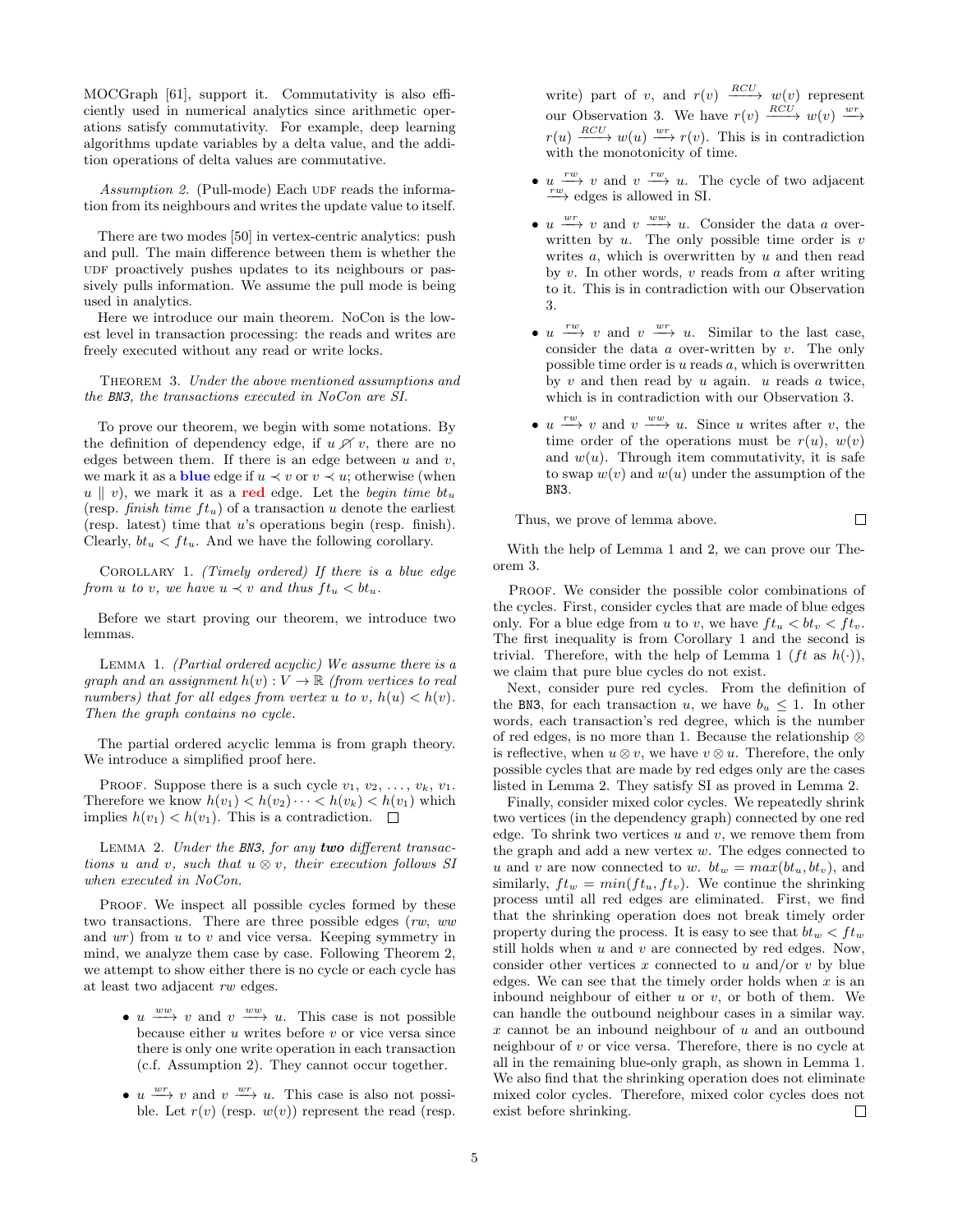

Figure 3: The collision rate  $p$  measured in synthetic graphs

We show a counter example that without BN3, the transactions do not follow SI. In other words the BN3 is necessary for NoCon to be SI.

*Example 1.* Let  $w_u(x)$  represent a write operation issued by transaction u on data x. Similarly we define  $r_w(x)$  as read operation.

The following transaction history does not follow SI.

$$
r_a(x) w_b(x) r_c(x) w_c(y) w_a(y)
$$

It contains the following cycle

$$
a \xrightarrow{x} b \xrightarrow{x} c \xrightarrow{ww} a
$$

The cycle contains only one rw edge.

## 5. EXPERIMENTS

Experiment Setting: We have conducted extensive experiments on one Amazon EC2 c4.8xlarge instance with 36 cores and 60 GB memory. The experiments that use more than 36 cores are conducted in x1.32xlarge instance which has 128 cores and 1,952 GB memory. We implemented all methods in  $C++$  and compiled them with gcc 6.2.0.

Synthetic Dataset: We generate synthetic graph datasets for experiments. Given a vertex number  $V$  and an average degree d, we generate a graph using the preference attachment method proposed in [13]. We use synthetic datasets instead of real graphs because they have a tunable "knob" A. A controls the "power-law-ness"  $\frac{A}{d}$ . Smaller A helps to generate more skewed degree distribution, i.e. more high degree vertices, which in further leads to higher collision rate  $p.$  Therefore  $A$  helps us control the  $p.$  In our experiments we choose  $V$  as 10 millions and  $d$  as 10. We index the graph with the subscript of  $A$ : that  $G_{10}$  is the graph with parameter  $A = 10$ .

#### 5.1 BN3: Is It True?

First, we measure the collision rate  $p$  in synthetic data. We report the results in Figure 3. The collision rate  $p$  ranges from  $2 \times 10^{-1}$  to  $4 \times 10^{-5}$ . The graph with smaller A has larger p. In real graphs (c.f. Table 3), the collision rates are close to  $10^{-4}$ .

We also measure the probability that  $b_u \leq 1$ , in other words the BN3, holds on the graphs. The results are illustrated in Figure 4. We vary the number of cores in the



Figure 4: The probability  $Pr(b \le 1)$  in graphs



Figure 5: The probability  $Pr(b = 0)$  and  $Pr(b = 1)$  in graphs

x-axis and draw  $Pr(b \leq 1)$  in the y-axis. When p is larger (in graphs with smaller  $A$ ), the probability that BN3 holds is lower. However, for graphs which have the  $p$  values close to real graphs'  $p$  values, the probability that BN3 is true is high. For  $G_{20}$ , BN3 holds on 99.94% of the vertices when there are 128 cores. It holds on 98.2% of vertices even with 1024 cores. In real world practice, the user tends to use a reasonable number of resources compared with the volume of data: 128 cores already "overkill" our data by finishing 1 iteration of Page Rank in less than 0.1 second (c.f. Section 5.3). Therefore, we have confidence that BN3 is true for a wide range of data (and user environments).

To show that  $b_u \leq 1$  is necessary and cannot be replaced by  $b_u = 0$ , we separate  $Pr(b = 0)$  and  $Pr(b = 1)$  and illustrate them in Figure 5. For space reason we only draw 128 cores and 1024 cores. Take the  $G_{10}$  graph as an example,  $Pr(b = 0)$  is about 95% when we have 128 cores. However  $Pr(b \leq 1)$  is 99.94% for the same setting.

#### 5.2 Weak Consistency in BN3

The  $b_u$  only acts as an upper bound of serializability violations. To measure the exact number of violations, we execute the Page Rank algorithms. We record all the read and write operations during the execution and calculate the number of cycles in dependency graphs.

We start from an empty dependency graph and add the edges formed by operations, following the chronological order. If the new edge causes any cycle, we discard it and record the cycle. Otherwise we add it to the dependency graph. The cycle detection algorithm is time consuming, so we only measure the cycles of length 2, 3 and 4. We try all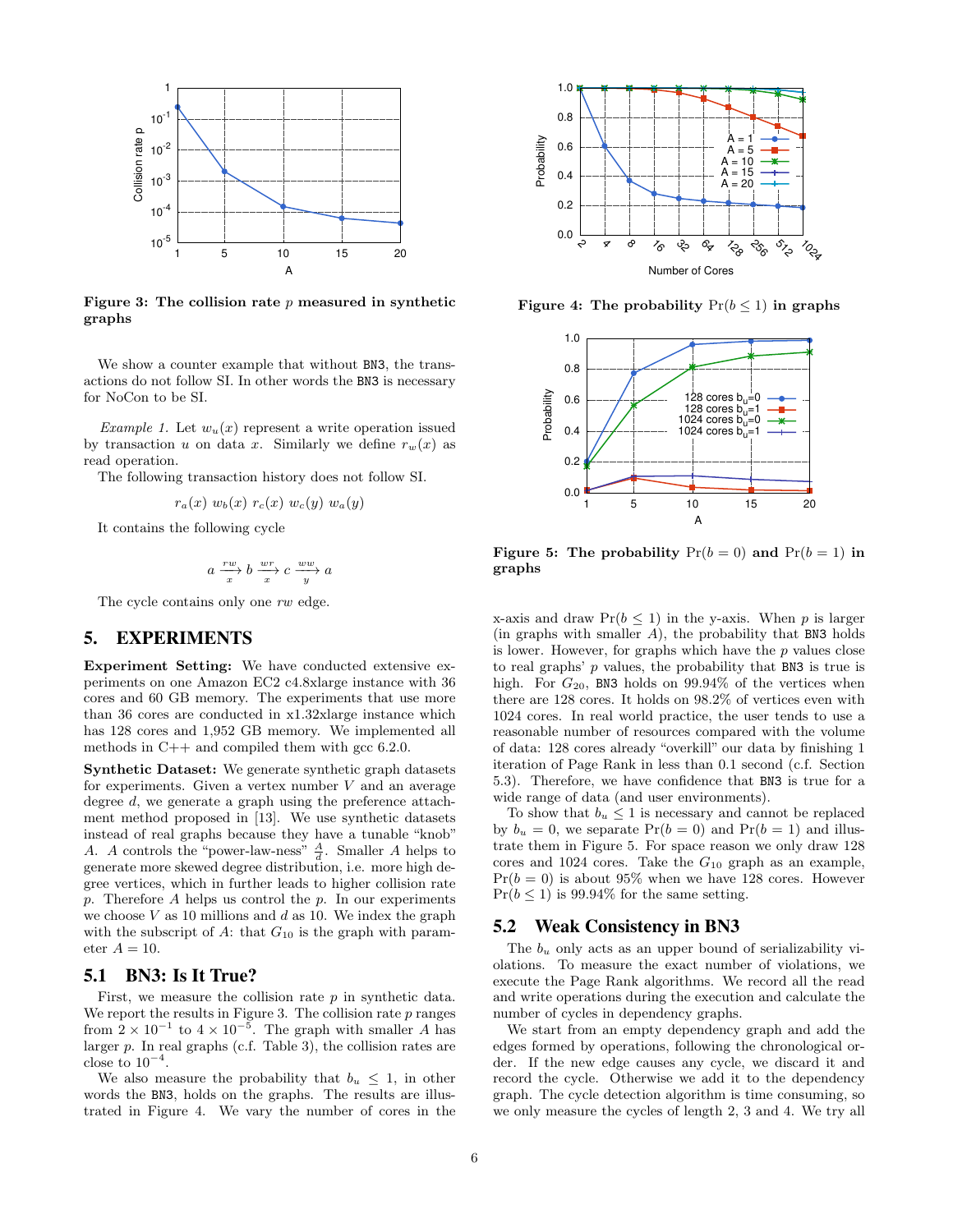

Figure 6: The number of UDFs executed per second (on 128 cores)



Figure 7: The residual after 50 iterations (on 128 cores)



Figure 8: The number of UDFs executed per second (on 256 cores)

graphs and vary the number of cores. The number of cycles is less than 100 for most of the case. Smaller A and large number of cores cause more cycles.

#### 5.3 Weak Consistency and Analytical Jobs

We conduct experiments on executing analytical tasks on weak consistency environments. We choose Page Rank as the analytical task. We implement four consistency levels, namely NoCon, Read Uncommitted (RU), Read Committed (RC) and Serializability.

We measure the time cost per UDF executions and the convergence per UDF executions. For the former, we report the number of UDF executions per second in Figure 6 and 8 when there are 128 and 256 cores. The trends are similar on different number of cores. The weaker consistency levels



Figure 9: The residual after 50 iterations (on 256 cores)

NoCon, RU are at least 1.5x faster in all cases. Note when a graph has smaller A, the high degree vertices are more likely to concentrated in a dense area. This prolongs the lock waiting time significantly. For the later, we measure the residual after 50 iterations in Figure 7 and 9, for 128 cores and 256 cores respectively. The smaller residual, the better convergence. Stronger consistency has smaller residual only when the graph has larger collision rate  $p$ , i.e., smaller  $A$ . In  $G_1$ , to reach the same convergence levels, serializability uses 48 iterations while NoCon uses 50 ones. However, serializability is at least 10x slower than NoCon.

## 6. RELATED WORK

Generally speaking, data consistency is necessary for computing that may contain arbitrary read/write sequences. However, if the systems rely on certain special properties of udfs, it is possible to use weaker consistency or no consistency at all while still ensuring correctness. Bailis [3] investigate the consistency constraints that could be protected without coordination. Rinard et al. [43] explore commutativity that can avoid certain consistency. Operations on CRDT [47] do not require consistency maintenance either. If user is able to specify the side effect of UDFs in higher level language, some systems are able to derivate when the consistency can be eliminated safely [6, 44, 33, 53, 29, 30, 27, 21, 26]. It is also able to detect [15] and classify [38] data races (consistency anomalies). If all data races are classified as benign, the consistency controller could be removed from the system without introducing any error. Recently, Holt et al. propose protocols [22] that preserves consistency constrains approximately. The approximated constraints in database community traces back to epsilon-serializability [40]. However, these works do not investigate the relationship between operational-level weak consistency and the accuracy of analytical results.

HogWild! [41] proposes an algorithm without the requirement consistency view of the data. It removes all locking operations on the stochastic gradient descent (SGD) algorithm. Motivated by HogWild!, people propose consistencytolerant variations on other algorithms, like stochastic coordinate descent (SCD) [34], stochastic dual coordinate ascent (SDCA) [23], variance deduction (VR) [42] and non-convex problems [45]. There are variations of these problems which can adaptively adjust their parameters according to the latency of the data storage [60, 35, 14, 25, 37]. However, these algorithms' correctness rely on special properties of under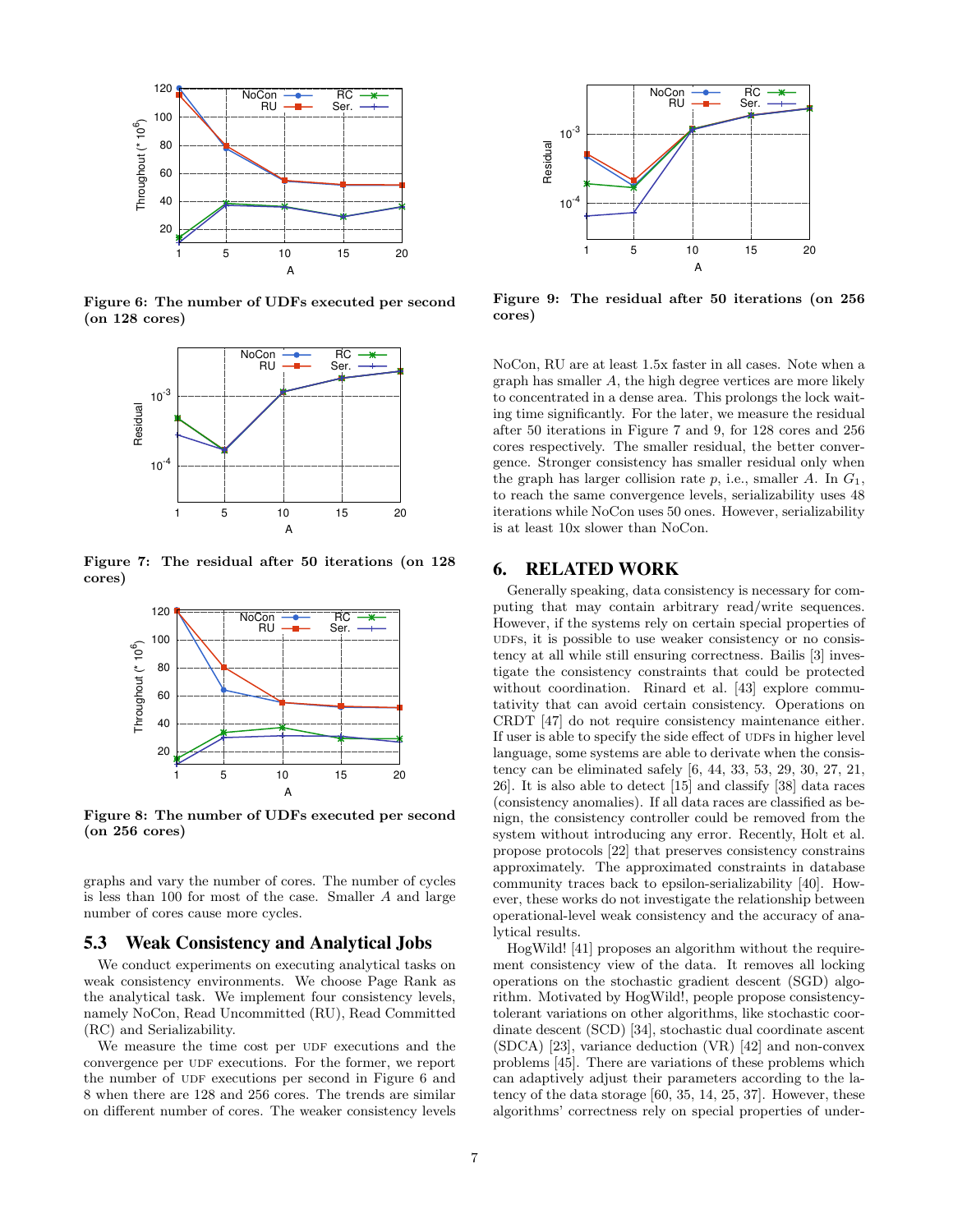lying problems, including but not limited to (strong) convexity, Lipschitz continuous, bounded derivative, bounded staleness, etc.

Zellag et al. [57, 58] propose methods for detecting and classifying the consistency anomalies. Fekete et al. propose necessary conditions [16, 17] for identification of the anomalies in snapshot isolation (SI). These works target on OLTP environment. A critical requirement for OLTP workload is zero-tolerance of consistency anomalies as the imaginary application of OLTP, for example e-banking, does not allow any client's account to be compromised by bad data. According to their results, they are not able to scale to hundreds of thousands transactions per second. This paper targets a different angle of consistency maintenance: the data consistency in a parallel shared-memory system. We assume the target of end-user is to finish the job as soon as possible while ensuring the general accuracy of the final results (as a whole).

## 7. FUTURE WORKS

This paper proposes the conjecture of BN3. Although we believe it is almost true everywhere, it is better to monitor the  $b<sub>u</sub>$  for all or some of the UDFs in a real-time manner. However, how to minimize the overhead of such monitoring is critical to the performance of the system.

Sometimes BN3 is not hold while weak consistency systems still produce high quality results. Investigating the root cause of why weak consistency is also strong under such situations without the assumption BN3 is important to help unleash the potential power of weak consistency systems.

## 8. CONCLUSION

We investigate an important but underexploited phenomenon: weak consistency works well on analytical tasks where strong consistency is supposed to be indispensable. We propose a simple and effective explanation to reveal why and when weak consistency is actually strong enough. We take a novel data-centric approach, which shed light on future studies on designing and utilizing weak consistent systems. We conduct systems to verify our discoveries.

### Acknowledgment

The authors thank the anonymous reviewers for their valuable comments. The work was supported by grant of Research Grants Council of the Hong Kong SAR, China No. 14209314 and 14221716.

## 9. REFERENCES

- [1] http://highscalability.com/blog/2016/3/16/ jeff-dean-on-large-scale-deep-learning-at-google.html. Accessed: 2016-08-10.
- [2] M. Abadi, A. Agarwal, P. Barham, E. Brevdo, Z. Chen, C. Citro, G. S. Corrado, A. Davis, J. Dean, M. Devin, S. Ghemawat, I. Goodfellow, A. Harp, G. Irving, M. Isard, Y. Jia, R. Jozefowicz, L. Kaiser,
	- M. Kudlur, J. Levenberg, D. Mané, R. Monga,
	- S. Moore, D. Murray, C. Olah, M. Schuster, J. Shlens,
	- B. Steiner, I. Sutskever, K. Talwar, P. Tucker,
	- V. Vanhoucke, V. Vasudevan, F. Viégas, O. Vinyals,
	-
	- P. Warden, M. Wattenberg, M. Wicke, Y. Yu, and X. Zheng. 2015. Software available from
	- tensorflow.org.
- [3] P. Bailis. Coordination Avoidance in Distributed Databases. PhD thesis, EECS Department, University of California, Berkeley, Oct 2015.
- [4] P. Bailis, A. Fekete, M. J. Franklin, A. Ghodsi, J. M. Hellerstein, and I. Stoica. Feral concurrency control: An empirical investigation of modern application integrity. SIGMOD '15, pp. 1327–1342, 2015.
- [5] P. Bailis, A. Fekete, A. Ghodsi, J. M. Hellerstein, and I. Stoica. HAT, Not CAP: Towards highly available transactions. HotOS '13, 2013.
- [6] A. Bernstein, P. Lewis, and S. Lu. Semantic conditions for correctness at different isolation levels. *ICDE* '00, pp. 57–66, 2000.
- [7] P. Boldi, A. Marino, M. Santini, and S. Vigna. BUbiNG: Massive crawling for the masses. WWW  $\partial \mathcal{U}$ , pp. 227–228, 2014.
- [8] P. Boldi, M. Santini, and S. Vigna. A large time-aware graph. SIGIR Forum, 42(2):33–38, 2008.
- [9] T. Chilimbi, Y. Suzue, J. Apacible, and K. Kalyanaraman. Project Adam: Building an efficient and scalable deep learning training system. OSDI '14, pp. 571–582, Oct. 2014.
- [10] H. Cui, H. Zhang, G. R. Ganger, P. B. Gibbons, and E. P. Xing. GeePS: Scalable deep learning on distributed gpus with a gpu-specialized parameter server. EuroSys '16, pp. 4:1–4:16, 2016.
- [11] J. Dean, G. S. Corrado, R. Monga, K. Chen, M. Devin, Q. V. Le, M. Z. Mao, M. Ranzato, A. Senior, P. Tucker, K. Yang, and A. Y. Ng. Large scale distributed deep networks. NIPS, 2012.
- [12] J. Dean and S. Ghemawat. MapReduce: Simplified data processing on large clusters. OSDI '04, pp. 10–10, 2004.
- [13] S. N. Dorogovtsev, J. F. F. Mendes, and A. N. Samukhin. Structure of growing networks with preferential linking. Phys. Rev. Lett., 85:4633–4636, Nov 2000.
- [14] J. Duchi, E. Hazan, and Y. Singer. Adaptive subgradient methods for online learning and stochastic optimization. J. Mach. Learn. Res., 12:2121–2159, July 2011.
- [15] D. Engler and K. Ashcraft. RacerX: Effective, static detection of race conditions and deadlocks. SOSP '03, pp. 237–252, 2003.
- [16] A. Fekete, S. N. Goldrei, and J. P. Asenjo. Quantifying isolation anomalies. Proc. VLDB Endow., 2(1):467–478, Aug. 2009.
- [17] A. Fekete, D. Liarokapis, E. O'Neil, P. O'Neil, and D. Shasha. Making snapshot isolation serializable. ACM Trans. Database Syst., 30(2):492–528, June 2005.
- [18] J. E. Gonzalez, P. Bailis, M. I. Jordan, M. J. Franklin, J. M. Hellerstein, A. Ghodsi, and I. Stoica. Asynchronous complex analytics in a distributed dataflow architecture.  $CoRR$ , abs/1510.07092, 2015.
- [19] J. E. Gonzalez, Y. Low, H. Gu, D. Bickson, and C. Guestrin. PowerGraph: Distributed graph-parallel computation on natural graphs. OSDI '12, pp. 17–30, 2012.
- [20] M. Han and K. Daudjee. Giraph Unchained: Barrierless asynchronous parallel execution in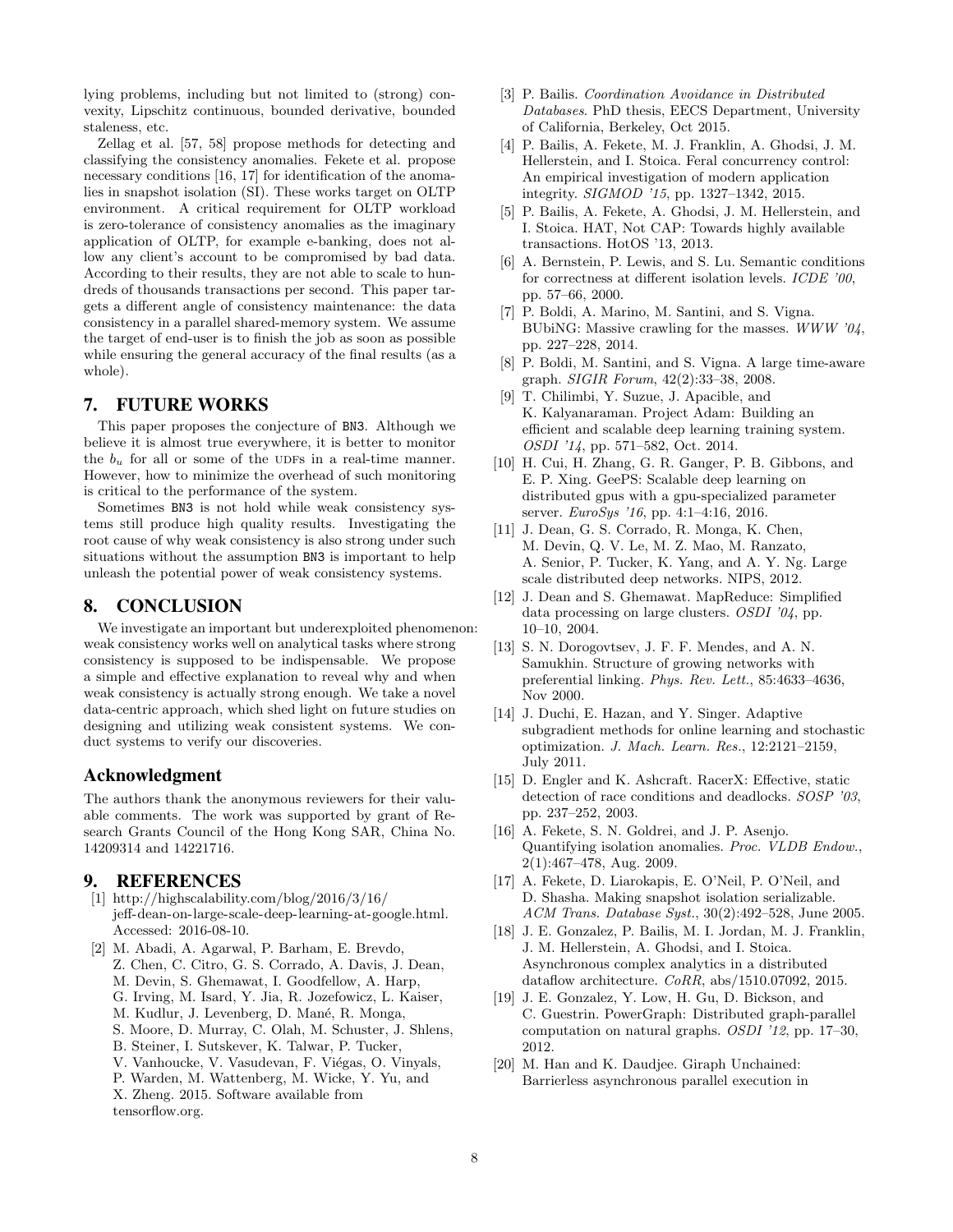pregel-like graph processing systems. Proc. VLDB Endow., 8(9):950–961, May 2015.

- [21] T. A. Henzinger, C. M. Kirsch, H. Payer, A. Sezgin, and A. Sokolova. Quantitative relaxation of concurrent data structures. POPL '13, pp. 317–328, 2013.
- [22] B. Holt, J. Bornholt, I. Zhang, D. Ports, M. Oskin, and L. Ceze. Disciplined inconsistency with consistency types. SoCC '16, pp. 279–293, 2016.
- [23] C. Hsieh, H. Yu, and I. S. Dhillon. PASSCoDe: Parallel asynchronous stochastic dual co-ordinate descent. ICML '15, pp. 2370–2379, 2015.
- [24] D. B. Johnson. Finding all the elementary circuits of a directed graph. SIAM Journal on Computing, 4(1):77–84, 1975.
- [25] P. Joulani, A. György, and C. Szepesvári. Delay-tolerant online convex optimization: Unified analysis and adaptive-gradient algorithms. AAAI '16, pp. 1744–1750, 2016.
- [26] C. Kirsch, M. Lippautz, and H. Payer. Fast and scalable, lock-free k-FIFO queues. PaCT '13, pp. 208–223, 2013.
- [27] T. Kraska, M. Hentschel, G. Alonso, and D. Kossmann. Consistency rationing in the cloud: Pay only when it matters. Proc. VLDB Endow., 2(1):253–264, Aug. 2009.
- [28] J. Leskovec and A. Krevl. http://snap.stanford.edu/data, June 2014.
- [29] C. Li, J. Leitão, A. Clement, N. Preguiça, R. Rodrigues, and V. Vafeiadis. Automating the choice of consistency levels in replicated systems. USENIX ATC '14, pp. 281–292, June 2014.
- [30] C. Li, D. Porto, A. Clement, J. Gehrke, N. Preguiça, and R. Rodrigues. Making geo-replicated systems fast as possible, consistent when necessary. OSDI '12, pp. 265–278, 2012.
- [31] H. Li, A. Kadav, E. Kruus, and C. Ungureanu. MALT: Distributed data-parallelism for existing ml applications. EuroSys '15, pp. 3:1–3:16, 2015.
- [32] M. Li, D. G. Andersen, J. W. Park, A. J. Smola, A. Ahmed, V. Josifovski, J. Long, E. J. Shekita, and B.-Y. Su. Scaling distributed machine learning with the parameter server. OSDI '14, pp. 583–598, Oct. 2014.
- [33] J. Liu, T. Magrino, O. Arden, M. D. George, and A. C. Myers. Warranties for faster strong consistency. NSDI '14, pp. 503–517, 2014.
- [34] J. Liu, S. J. Wright, C. Ré, V. Bittorf, and S. Sridhar. An asynchronous parallel stochastic coordinate descent algorithm. J. Mach. Learn. Res., 16(1):285–322, Jan. 2015.
- [35] H. B. McMahan and M. Streeter. Delay-tolerant algorithms for asynchronous distributed online learning. NIPS '14, pp. 2915–2923, 2014.
- [36] R. Meusel, S. Vigna, O. Lehmberg, and C. Bizer. Graph structure in the web — revisited: A trick of the heavy tail. WWW '14 Companion, pp. 427–432, 2014.
- [37] I. Mitliagkas, C. Zhang, S. Hadjis, and C. Ré. Asynchrony begets momentum, with an application to deep learning. CoRR, abs/1605.09774, 2016.
- [38] S. Narayanasamy, Z. Wang, J. Tigani, A. Edwards, and B. Calder. Automatically classifying benign and

harmful data races using replay analysis. PLDI '07, pp. 22–31, 2007.

- [39] X. Pan, M. Lam, S. Tu, D. Papailiopoulos, C. Zhang, M. I. Jordan, K. Ramchandran, C. Re, and B. Recht. Cyclades: Conflict-free asynchronous machine learning. NIPS '16. 2016.
- [40] K. Ramamritham and C. Pu. A formal characterization of epsilon serializability. IEEE Trans. on Knowl. and Data Eng., 7(6):997–1007, Dec. 1995.
- [41] B. Recht, C. Re, S. Wright, and F. Niu. Hogwild: A lock-free approach to parallelizing stochastic gradient descent. NIPS '11, pp. 693–701. 2011.
- $[42]$  S. J. Reddi, A. Hefny, S. Sra, B. Pöczos, and A. Smola. On variance reduction in stochastic gradient descent and its asynchronous variants. NIPS'15, pp. 2647–2655, 2015.
- [43] M. C. Rinard and P. C. Diniz. Commutativity analysis: A new analysis technique for parallelizing compilers. ACM Trans. Program. Lang. Syst., 19(6):942–991, Nov. 1997.
- [44] S. Roy, L. Kot, N. Foster, J. Gehrke, H. Hojjat, and C. Koch. Writes that fall in the forest and make no sound: Semantics-based adaptive data consistency. CoRR, abs/1403.2307, 2014.
- [45] C. D. Sa, C. Re, and K. Olukotun. Global convergence of stochastic gradient descent for some non-convex matrix problems. ICML '15, pp. 2332–2341, 2015.
- [46] Z. Shang, F. Li, J. X. Yu, Z. Zhang, and H. Cheng. Graph analytics through fine-grained parallelism. SIGMOD '16, pp. 463–478, 2016.
- [47] M. Shapiro, N. Preguiça, C. Baquero, and M. Zawirski. Conflict-free replicated data types. SSS '11, pp. 386–400, 2011.
- [48] K. Vora, S. C. Koduru, and R. Gupta. ASPIRE: Exploiting asynchronous parallelism in iterative algorithms using a relaxed consistency based DSM. OOPSLA '14, pp. 861–878, 2014.
- [49] G. Wang, W. Xie, A. Demers, and J. Gehrke. Asynchronous large-scale graph processing made easy. CIDR '13, 2013.
- [50] Z. Wang, Y. Gu, Y. Bao, G. Yu, and J. X. Yu. Hybrid pulling/pushing for I/O-efficient distributed and iterative graph computing. SIGMOD '16, pp. 479–494, 2016.
- [51] G. Weikum and G. Vossen. Transactional Information Systems: Theory, Algorithms, and the Practice of Concurrency Control and Recovery. Morgan Kaufmann Publishers Inc., 2001.
- [52] C. Xie, R. Chen, H. Guan, B. Zang, and H. Chen. SYNC or ASYNC: Time to fuse for distributed graph-parallel computation. PPoPP 2015, pp. 194–204, 2015.
- [53] C. Xie, C. Su, M. Kapritsos, Y. Wang, N. Yaghmazadeh, L. Alvisi, and P. Mahajan. Salt: Combining ACID and BASE in a distributed database. OSDI '14, pp. 495–509, Oct. 2014.
- [54] E. P. Xing, Q. Ho, W. Dai, J.-K. Kim, J. Wei, S. Lee, X. Zheng, P. Xie, A. Kumar, and Y. Yu. Petuum: A new platform for distributed machine learning on big data. KDD '15, pp. 1335–1344, 2015.
- [55] W. Xiong, S. Park, J. Zhang, Y. Zhou, and Z. Ma. Ad